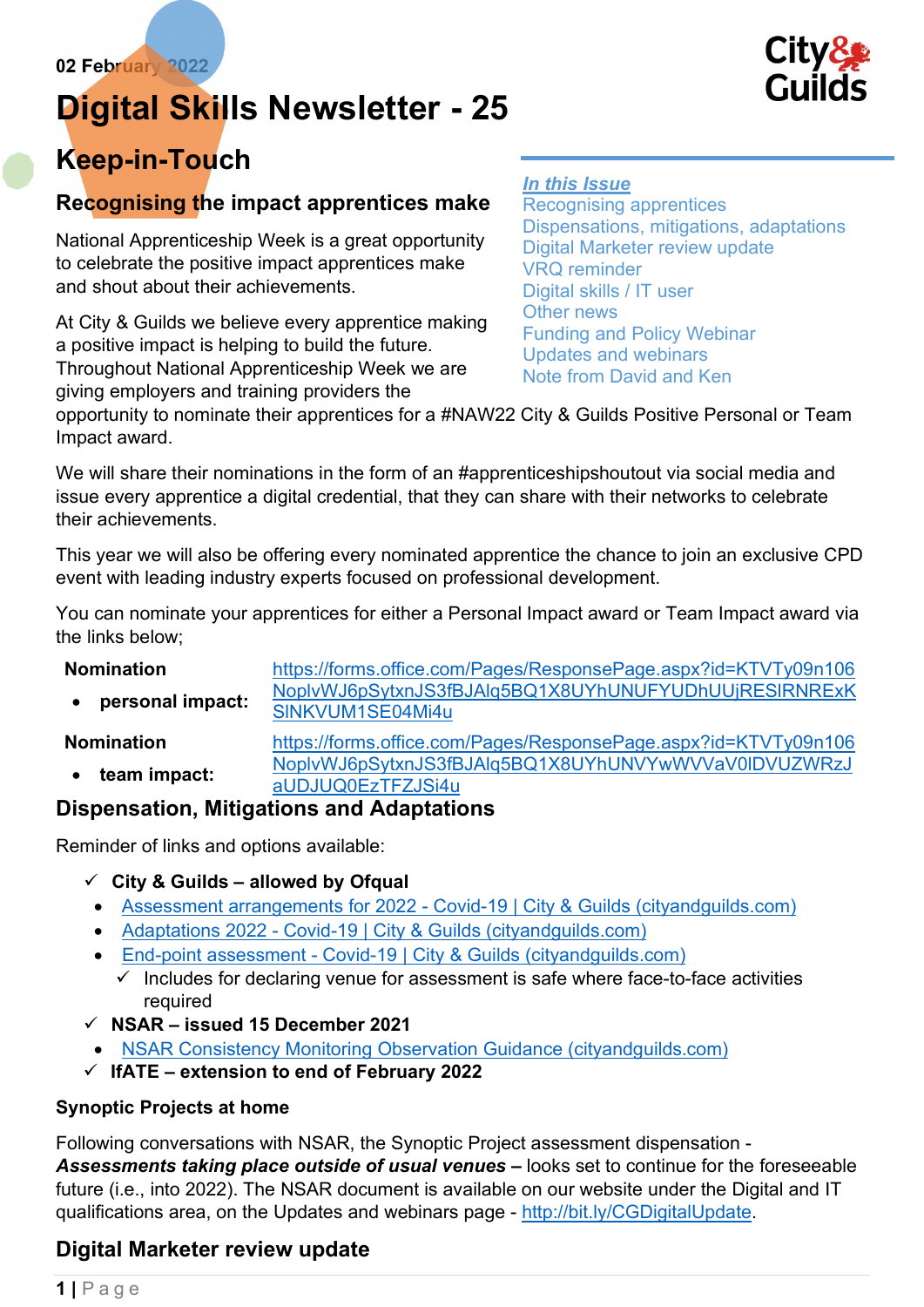

IfATE are saying that the Trailblazer Group only need to submit the proposal for the revision and suggested changes by end of March. This means that no date has been agreed for the actual Standard or Assessment Plan submission, though the work on the draft of the Standard has been completed.

We are still waiting for the documentation to send out for consultation, so if you would like to be part of the process then please email David or Ken. You will need to send to at least one employer as they need to gain a wider employer viewpoint also.

# VRQ qualification reminder

#### IT Professional qualifications - update

We are looking at a slight delay in publication, but our hope is still for the following:

- 7540 Level 2 and 3 / 7630 Level 4
	- Full qualifications updated February 2022 (with handbooks in March 2022)
	- Unit routes  **March/April 2022**
- $\bullet$  3668-02 Publication 2022 (slip to early March)
- $3668-03$  Publication 2022 (slip to early March)
- 3667-03 continue and will not be updated going forward

## Digital Skills/IT Users – using products/units in industry sectors

#### Traineeships / AEB

As you will be aware, if you have a Traineeship or AEB contract, that there is now a requirement to deliver digital skills as part of their programmes (not all AEB). While for Entry Level and Level 1 the Government is only funding EDSQs, some learners may need Level 2 and the IT User (iTQ) provides a more flexible option.

#### Today, most jobs involve interaction with digital technology

Some may be simple like the use of email, where others may require more comprehensive skills in the use of presentation software or more in-depth use of spreadsheets.

- What can you provide colleagues?
	- Have learners from other in-fill into current programmes or create bespoke programmes that have projects relevant to a specific sector?
- Do you want something to spark ideas or provide suggestions?
	- A look at how specific application units may be used or how some of the more generic units could help gather evidence from within other sectors existing qualifications?

Please let David or Ken know if this would be of use.

#### Create programmes with meaning

For many people wading through a training providers prospectus of course, qualification titles being used as the title for a programme can be a turn off. Employers looking for something specific for their employees, do not want to have to look behind the "curtain" to see what a qualification may or may not cover – they want to see something that will tell them what it is and then will read the description. Please, stop using qualification titles in your prospectus.

You need to think more about the audience you are trying to attract, provide titles that are descriptive of what can be achieved and the content descriptions to fit around those aims. For example:

• Data analysis and report for business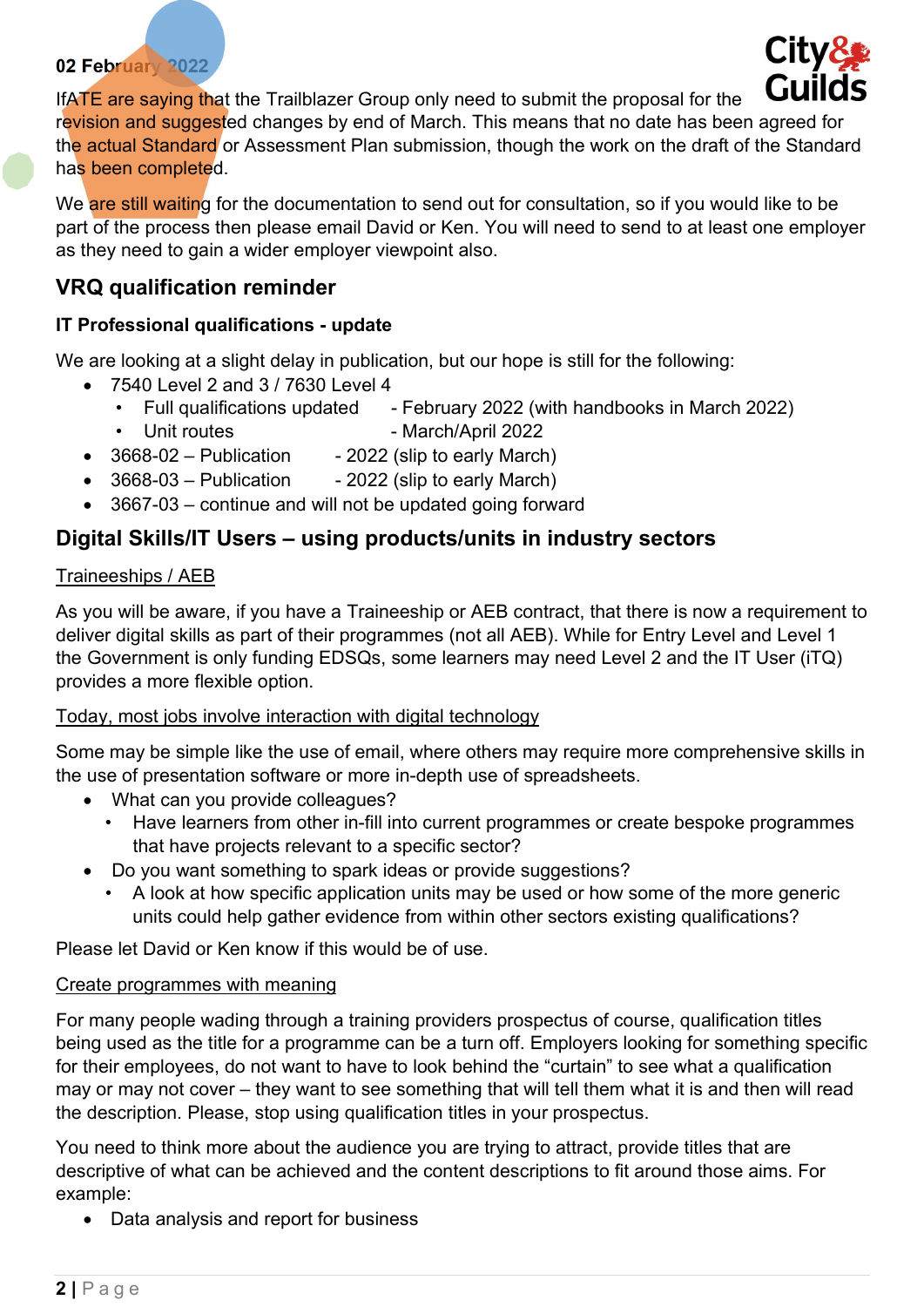

- it will include spreadsheets, word processing and presentation software possibly email and using the internet.
- Basic skills and knowledge development does not change but using portfolios of evidence for assessment rather than our generic assignments can allow you to get learners to work on projects with meaning for them and can be set in a business context.
- Keeping in touch with friends and family using digital technology
	- Using email, the interne, mobile devices and collaborative technology provides a variety of communication options including links to social media

If you need guidance or want to discuss this further then email your City & Guilds business account manager, David or Ken to set up a meeting.

## Level 3 Consultation (England) – Occupational-entry Technical Qualifications (OTQs)

IfATE and Ofqual are looking to plug some of the gaps at Level 3 not covered by T-Levels for the 16–19-year-olds and flexible programmes for the 19+ age range. Once again Digital is the first industry sector called on to do the work and the idea is to have products that would provide similar learning outcomes the Level 3 Apprenticeship Standards in this area.

We will need to submit our proposals to them by the end of March 2022 and will be basing our offer on units from within 7540-13 – adding in specific certification for those areas with limited Rules of Combination of units as appropriate – and 3668-03 for the Network Cabling area. However, while there is a rush to get our submission done, the actual first offer (date set by IfATE) will not be until September 2024.

#### Other news

#### Princes Royal Training Awards - reminder

The 2022 PRTA are now open for applications.

#### https://twitter.com/CityGuildsGroup/status/1478679591346655234

Honouring employers (including colleges and private training providers) who have created outstanding training and skills development programmes which have resulted in exceptional commercial benefits.

Free to enter the Awards are open to all UK employers who can show how investing in training has directly improved their people and organisational performance.

Training is at the core of every successful business. It allows you to recruit better staff, retain quality colleagues and future proof your talent pipeline.

It's the investment that offers a return time and time again.

#### Exams support service – Department for Education providing more funding

Dept for Education (DfE) has agreed to extend the exam support service to centres running exams and assessments in January, February and March 2022 that are not being run as part of the autumn series (that is, are not a resit opportunity for students who received a teacher assessed grade in summer 2021), for costs related to additional invigilators required as a result of staff absences. This offer may those struggling with additional costs in this area.

Qualifications eligible for this support are;

- VTQs and other general qualifications at level 1/2, level 2 and level 3, where students received a teacher assessed grade in summer 2021 and there is a scheduled assessment opportunity for the qualification in the spring 2022 series.
- All other VTQs scheduled in January, February and March 2022 these qualifications are eligible for extra invigilator costs required as a result of staff absence only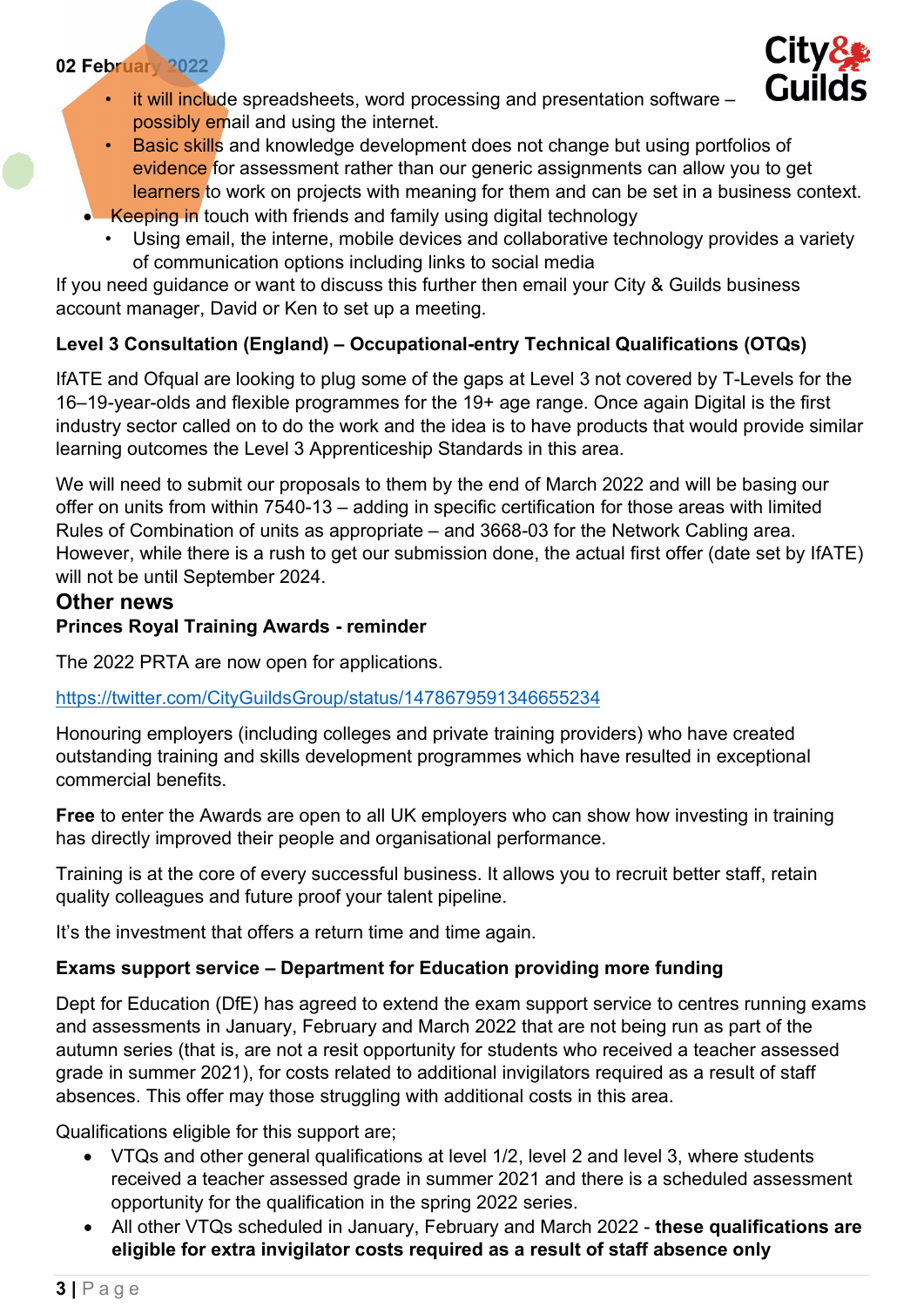

Full Guidance - https://www.gov.uk/government/publications/responsibility-forautumn-gcse-as-and-a-level-exam-series/dfe-exam-support-service-autumn-exam-fees-sites-andinvigilators

#### New funding alliance – Health & Social Care sector

A Funding Alliance has been created to connect Health & Social Care employees with FE colleges and ITPs for fully funded courses and qualifications. The alliance has been established by Edgeworks, a Manchester-based specialist provider, who are inviting employers within HSC, FE colleges and Independent Training Providers to join the alliance, which will be partially dedicated to winning bids that support recruitment, induction and in-work progression in HSC.

Full Article here - https://www.fenews.co.uk/skills/edgeworks-the-leading-education-provider-tothe-health-social-care-sector-launches-first-of-its-kind-funding-alliance-programme/

#### New funding alliance – Wave 3 for Bootcamps tender

ESFA have launched the Invitation to Tender (ITT) for wave 3 of the Skills Bootcamps, for delivery year 2022-23. The tender is intended to expand the geographical reach and skills offer of Skills Bootcamps.

The ITT has up to £150 million of funding available to deliver skills in digital, technical, construction and green skills, as well as for Skills Bootcamps that support learners to progress to accelerated apprenticeships.

Full Delivery of Wave 3 Bootcamps is due to start from 1 September 2022. Full guidance and detail on the lots, policy background and delivery requirements is available on the call for competition page: https://www.contractsfinder.service.gov.uk/Notice/6e5dce5a-c772-4e75-ab9cd6bd5da0f878?\_ga=2.4167856.1036779595.1643364028-1457750698.1641565660

#### Apprenticeships – Incentive for hiring

ESFA have updated the guidance for this incentive. The guidance flags the new deadline for employer applications for the incentive.

Employers can apply for a payment of £3,000 for new apprentices with an employment start date from 1 October 2021 to 31 January 2022.

The Updated guidance can be found - https://www.gov.uk/guidance/incentive-payments-for-hiringa-new-apprentice#full-publication-update-history

#### Department for Education campaign for Skills – goes live

DfE are implementing four major campaigns this week to encourage more learners to access the funding available to gain skills, upskill or re-skill. Possibly a response to the lack of take up for the Adult Level 3 offer, but the campaigns also address employers and young people.

- 1. For young people aged 14-19, 'Get the Jump' brings together all education and training choices for young people, including apprenticeships, traineeships and vocational education options, to assist with understanding their choices with new pages on the National Careers Service at - https://nationalcareers.service.gov.uk/explore-your-education-and-trainingchoices
- 2. The Skills for Life campaign, aims to support adults to develop their skills by bringing together Government backed skills and training opportunities in a new single campaign and website, - https://skillsforlife.campaign.gov.uk/